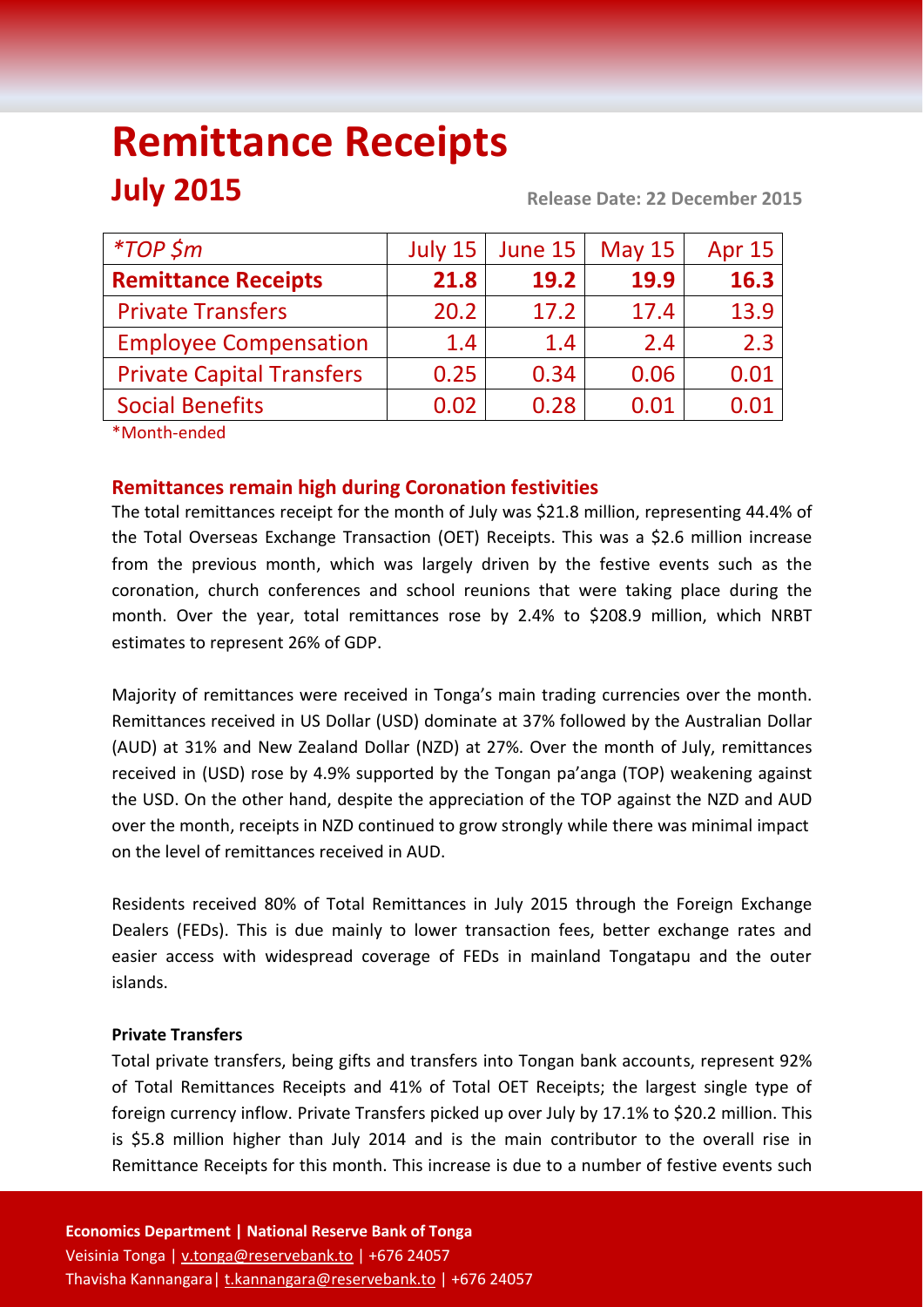as the coronation, school reunions and church conferences. The majority of transfers were denominated in USD, AUD and NZD.

#### **Employee Compensation<sup>1</sup>**

Receipts of employee compensation increased by 2.8% over July to \$1.42 million, representing 6.5% of Total Remittances Receipts. However, employee compensation was 60.7% more in July 2015 compared to July 2014. The increases over the month and the year were due to higher receipts from other Tongan residents working short term overseas.





#### **Private Capital Transfers Figure 3:**

1

Private grants for investments and capital projects received by individuals, mainly for private household construction, amounted to \$0.3 million. This represents only 1.2% of Total Remittance receipts; a slight fall from 1.8% in the previous month. In July, 54% of the Private Capital Transfers were denominated in Japanese YEN (JPY) and 34% were in USD.



Sources: NRBT, Banking Systems, Foreign Exchange Dealers

 $1$  Employee compensation is the sum of wages and salaries from the Recognised Seasonal Employer (RSE) program and other Tongan residents working short term overseas.